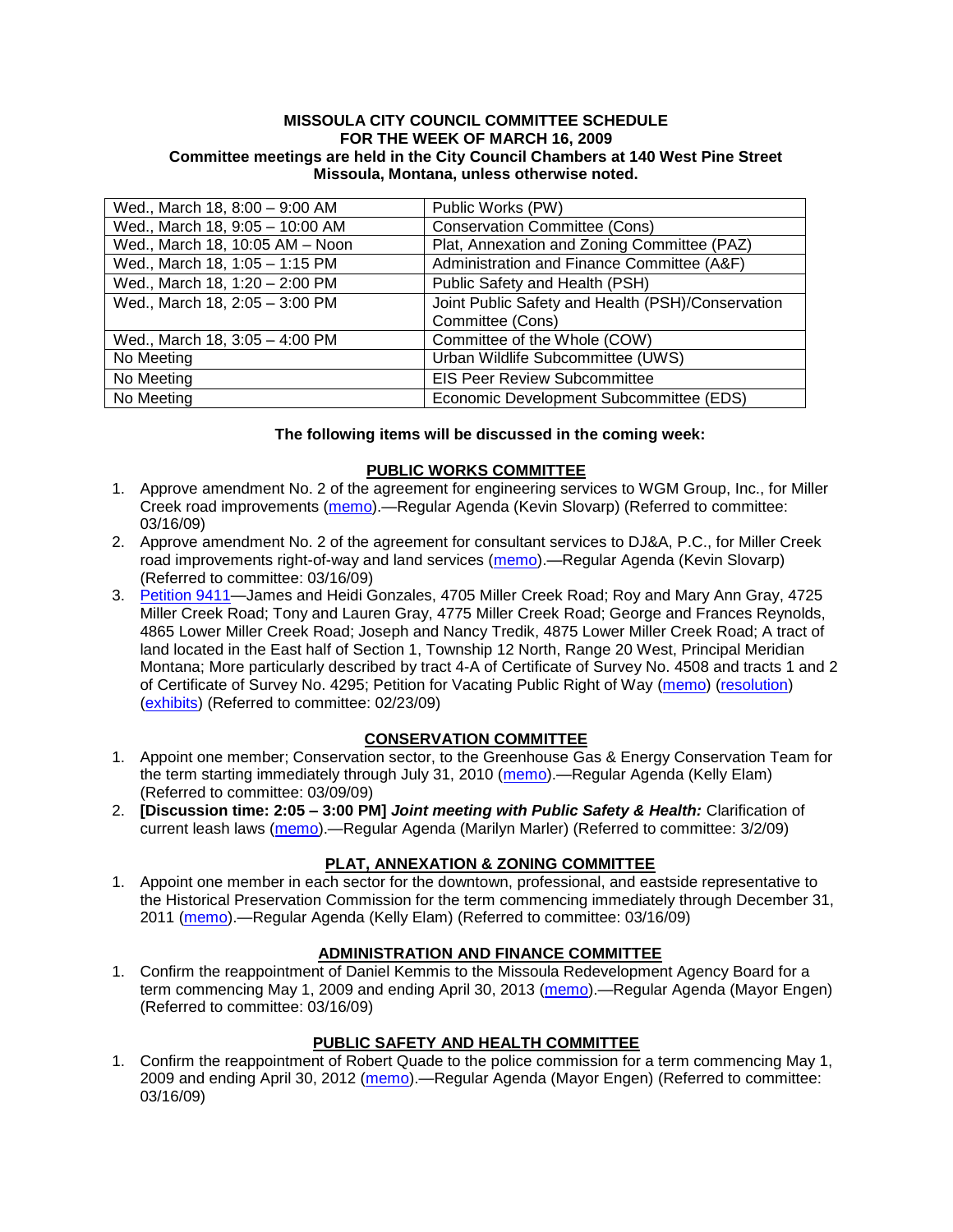- 2. Confirmation of police officer Devin Erickson [\(memo\)](ftp://ftp.ci.missoula.mt.us/Packets/Council/2009/2009-03-16/Referrals/OfficerConfirmationEricksonReferral.pdf).—Regular Agenda (Mark Muir) (Referred to committee: 03/16/09)
- 3. Discussion on an ordinance amending Title 10 entitled "Vehicles and Traffic" Chapter 10.20 entitled "Operation of Vehicles" by adopting and establishing new sections 10.20.300, 10.20.310 and 10.20.320 generally prohibiting the use of hand-held mobile telephones and other electronic communication devices while simultaneously operating a motor vehicle or a bicycle [\(memo\)](ftp://ftp.ci.missoula.mt.us/Packets/Council/2009/2009-03-09/Referrals/CellPhonesReferral.pdf).— Regular Agenda (Dave Strohmaier) (Referred to committee: 03/09/09)
- 4. **[Discussion time: 2:05 – 3:00 PM]** *Joint meeting with Conservation:* Clarification of current leash laws [\(memo\)](ftp://ftp.ci.missoula.mt.us/Packets/Council/2009/2009-03-02/Referrals/leash_law_discussion_referral.pdf).—Regular Agenda (Marilyn Marler) (Referred to committee: 3/2/09)

# **COMMITTEE OF THE WHOLE**

- 1. Consider a regular and an emergency ordinance of the Missoula City Council amending Title 1, Chapter 1.16 Missoula Municipal Code entitled "Election Wards" Section 1.16.020 to update the precincts located in each ward. [\(memo\)](ftp://ftp.ci.missoula.mt.us/Packets/Council/2009/2009-03-02/Referrals/Wardboundaryreferral09.pdf). –Regular Agenda (Mike Barton) (Referred to committee: 3/2/09)
- 2. [Resolution](ftp://ftp.ci.missoula.mt.us/Packets/Council/2009/2009-03-23/TransportationResolution.pdf) calling for equitable funding of federal and state transportation dollars for the Missoula Planning Organization area [\(memo\)](ftp://ftp.ci.missoula.mt.us/Packets/Council/2009/2009-03-16/Referrals/TPCC.pdf).—Regular Agenda (Stacy Rye) (Referred to committee: 03/16/09)

#### 

#### **The following items have been referred to City Council committees, but the committees will not discuss them in the coming week:**

## **PUBLIC SAFETY AND HEALTH COMMITTEE**

- 1. Police Department Update Ongoing in Committee. (Mark Muir)
- 2. Fire Department Update Ongoing in Committee (Tom Steenberg)
- 3. Health Department Update Ongoing in Committee. (Ellen Leahy)
- 4. An **ordinance** amending Chapter 10.42 of the Missoula Municipal Code entitled "Bicycles" that would require minors to wear headgear while bicycling on streets, roadways, sidewalks, alleys and trails; and holding responsible the parent or guardian of a minor found to be in violation of this ordinance. [\(Alternative Ordinance\)](ftp://ftp.ci.missoula.mt.us/Packets/Council/2007/2007-02-26/07-02-19_Alternative_Helmet_and_bikes.htm) [\(PS&H\)](ftp://ftp.ci.missoula.mt.us/Packets/Council/2007/2007-02-05/070131psh.pdf) (Returned from Council floor: 2/26/07)
- 5. Update on the Police facility project. [\(memo\)](ftp://ftp.ci.missoula.mt.us/Packets/Council/2008/2008-05-12/Referrals/Buildingpresentationreferral.htm) Regular Agenda (Mark Muir)(Referred to committee: 05/12/08)
- 6. Ordinance repealing Chapter 5.44 entitled "Ambulances" and creating a new Chapter 5.45 entitled, "Ambulance Services." [\(memo\)](ftp://ftp.ci.missoula.mt.us/Packets/Council/2008/2008-05-12/Referrals/080508AmbulanceOrdinanceReferral.htm) [\(Update Memo 12/15/08\)](ftp://ftp.ci.missoula.mt.us/Packets/Council/2008/2008-12-15/081212AmbulanceOrdinanceReferralUpdated.pdf)[\(Ordinance 02/23/09\)](ftp://ftp.ci.missoula.mt.us/Packets/Council/2009/2009-04-06/AmbulanceOrdinanceFinal090223.pdf) [\(Performance](ftp://ftp.ci.missoula.mt.us/Packets/Council/2009/2009-01-12/MESIPerformanceContract090107.pdf)  [Contract 01/07/09\)](ftp://ftp.ci.missoula.mt.us/Packets/Council/2009/2009-01-12/MESIPerformanceContract090107.pdf) [\(Performance Contract 02/23/09\)](ftp://ftp.ci.missoula.mt.us/Packets/Council/2009/2009-04-06/PerformanceContractFinal090223.pdf) – Regular Agenda (Jason Diehl)(Referred to committee: 05/12/08)
- 7. An [ordinance](ftp://ftp.ci.missoula.mt.us/Packets/Council/2008/2008-12-15/2008CatOrdinanceAmendment%5B1%5D.pdf) amending Missoula Municipal Code Chapter 6.09 entitled "Missoula Cat Ordinance" section 6.09.010 through 6.09.090 to amend definitions, to limit the number of cats over the age of four months that a person, family, or household can harbor, keep, or maintain to five and to enact other general amendments. [\(PS&H\)](ftp://ftp.ci.missoula.mt.us/Packets/Council/2008/2008-12-15/081210psh.pdf) (Returned from Council floor: 01/12/09)
- 8. An [ordinance](ftp://ftp.ci.missoula.mt.us/Packets/Council/2008/2008-12-15/DogOrdinance--PSHrevisions.pdf) amending Missoula Municipal Code Title 6 entitled "Animals" generally amending Chapter 6.04 entitled "Animals Running at Large" and Chapter 6.08 entitled "Dogs and Pet Shops," increasing the fee when an animal is impounded and establishing a fee for a boarding kennel license. [\(PS&H\)](ftp://ftp.ci.missoula.mt.us/Packets/Council/2008/2008-12-15/081210psh.pdf) (Returned from Council floor: 01/12/09)
- 9. Fire department FY09 budget update [\(memo\)](ftp://ftp.ci.missoula.mt.us/Packets/Council/2009/2009-03-16/Referrals/FireDeptFY09BudgetUpdateRef.pdf).—Regular Agenda (Jason Diehl) (Referred to committee: 03/16/09)
- 10. Review of mid-year FY09 budget status and Police department update [\(memo\)](ftp://ftp.ci.missoula.mt.us/Packets/Council/2009/2009-03-16/Referrals/PoliceDeptUpdateMidYearBudgetRef.pdf).—Regular Agenda (Mark Muir) (Referred to committee: 03/16/09)

### **CONSERVATION COMMITTEE**

- 1. Greenhouse Gas Subcommittee update.—Ongoing in committee (Marilyn Marler)
- 2. Discuss the ownership, licensing and permitting for Brennan's Wave [\(memo\)](ftp://ftp.ci.missoula.mt.us/Packets/Council/2008/2008-09-08/Referrals/ReferralBrennansWaveLicensing.pdf)—Regular Agenda (Donna Gaukler) (Referred to committee: 09/08/08)
- 3. Goal setting with Greenhouse Gas and Energy Conservation Team [\(memo\)](ftp://ftp.ci.missoula.mt.us/Packets/Council/2008/2008-09-08/Referrals/GGECTdialog.pdf)—Regular Agenda (Pam Walzer) (Referred to committee: 09/08/08)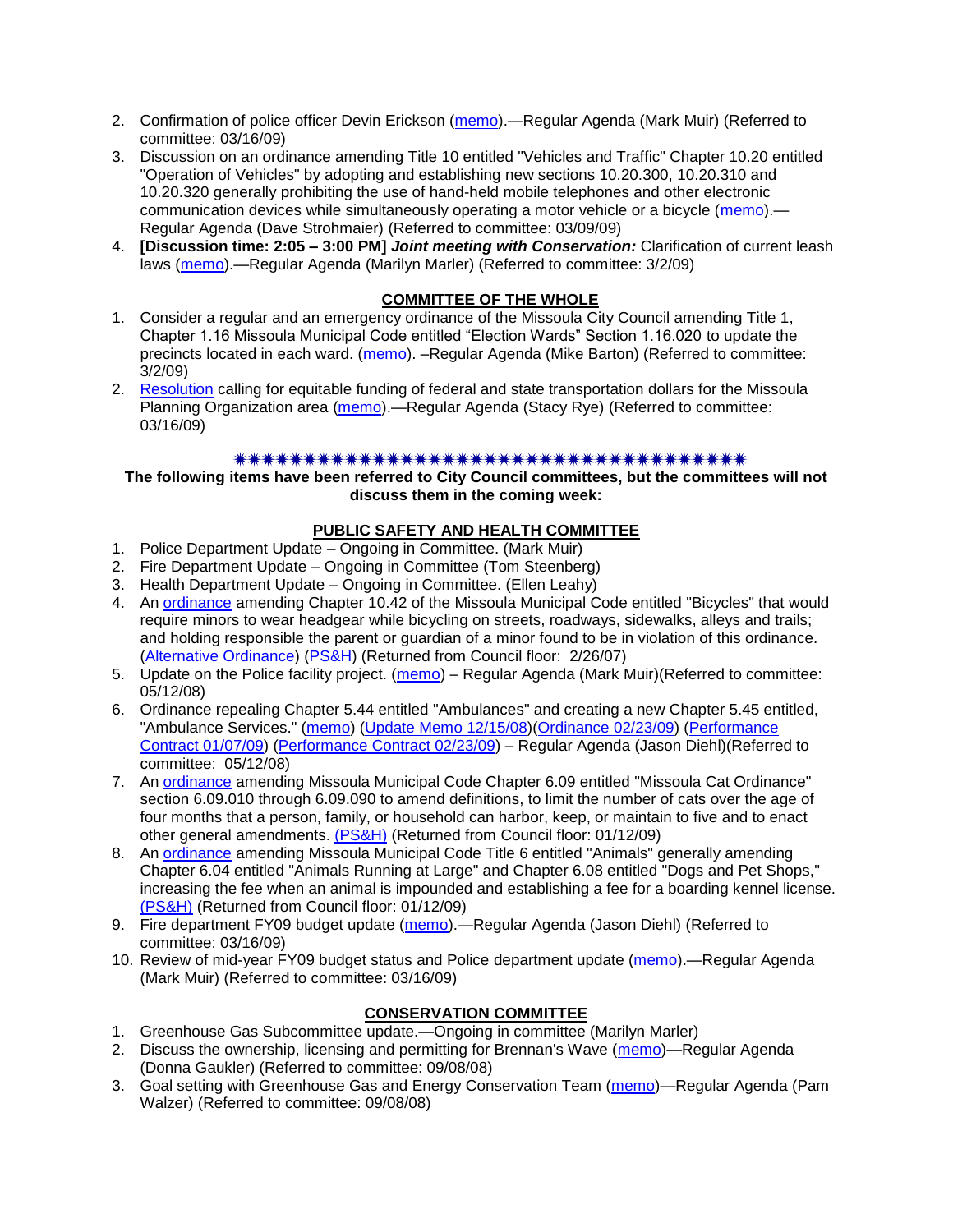- 4. Discussion of parks objectives [\(memo\)](ftp://ftp.ci.missoula.mt.us/Packets/Council/2009/2009-01-26/Referrals/parks_projects_referral.pdf).—Regular Agenda (Jason Wiener) (Referred to committee: 01/26/09)
- 5. Approve construction contracts for Phase 1 of White Pine Park Construction [\(memo\)](ftp://ftp.ci.missoula.mt.us/Packets/Council/2009/2009-02-09/Referrals/ReferralWhitePinePark/(2/).pdf).—Regular Agenda (Donna Gaukler) (Referred to committee: 02/09/09)
- 6. A policy statement for enhanced forest practices [\(memo\)](ftp://ftp.ci.missoula.mt.us/Packets/Council/2009/2009-02-23/Referrals/Forest_Practices_Referral.pdf).—Regular Agenda (Marilyn Marler and Ben Schmidt) (Referred to committee: 02/23/09)

# **PLAT, ANNEXATION & ZONING COMMITTEE**

- 1. Annexation. (see separate list at City Clerk's Office for pending annexations) (Ongoing in Committee)
- 2. Update the Rattlesnake Valley Comprehensive Plan Amendment [\(memo\)](ftp://ftp.ci.missoula.mt.us/Packets/Council/2007/2007-04-02/Referrals/Rattlesnake_Plan_Update_referral.pdf).—Regular Agenda (Dave Strohmaier) (Referred to committee: 04/02/07)
- 3. Adopt permanent zoning for certain unzoned parcels in the upper west Rattlesnake Valley. [\(memo\)](ftp://ftp.ci.missoula.mt.us/Packets/Council/2007/2007-03-26/Referrals/P-1_zoning_ref.htm) (Returned from Council floor: 8/06/07)
- 4. Discuss council's interest in pursuing a negotiated settlement over disputed trail conditions for Clark Fork Terrace No. 2 Subdivision [\(memo\)](ftp://ftp.ci.missoula.mt.us/Packets/Council/2008/2008-02-25/Referrals/Clark_Fork_Terrace_2.pdf).—Regular Agenda (Mayor Engen/Jim Nugent) (Referred to committee: 02/25/08)
- 5. Request to rezone the property legally described as Lot 3 of Scott Street Lots Subdivision, located in Section 16, T13N, R19W, P.M.M. form D (Industrial) to I-1 (Light Industrial), based on the finding of fact and conclusions of law. (PAZ [05/21/08\)](ftp://ftp.ci.missoula.mt.us/Packets/Council/2008/2008-06-02/080521paz.pdf) (Returned from Council floor: 6/2/08)
- 6. An [ordinance](ftp://ftp.ci.missoula.mt.us/Packets/Council/2008/2008-05-19/Public_Hearings/LincolnSchoolInterimP-2ord.pdf) to rezone property located at Rattlesnake Valley Lincoln School Cultural Center from R-8 (Residential) to P-2 (Public Lands and Institutions) as an interim urgency measure, pursuant to section 76-2-306, MCA. The property is legally described as Lots 1, 2, and 13 of the School House Addition (within the Park Addition), Section 14, T13N, R19W, P.M.M. If approved, the interim zoning will be in effect for a period of 6 months. [\(memo\)](ftp://ftp.ci.missoula.mt.us/Packets/Council/2008/2008-05-19/Public_Hearings/LincolnSchoolInterimPermZonMemo.pdf) [\(updated memo 05/16/08\)](ftp://ftp.ci.missoula.mt.us/Packets/Council/2008/2008-05-19/Public_Hearings/LincolnSchoolInterimPermZonMemo.pdf)[\(PAZ\)](ftp://ftp.ci.missoula.mt.us/Packets/Council/2008/2008-05-12/080507paz.htm) (Returned from Council floor: 5/19/08)
- 7. Discussion of OPG's proposed [task list](ftp://ftp.ci.missoula.mt.us/Packets/Council/2008/2008-07-07/UITaskList.pdf) [\(Urban Initiatives work plan\)](ftp://ftp.ci.missoula.mt.us/Packets/Council/2006/2006-06-12/Referrals/Urban_Init.htm).—Regular Agenda (Mike Barton) (Referred to committee: 06/12/06)
- 8. Orchard Homes discussion and work session to set a foundation for considering annexation, rezoning, and subdivision proposals within the context of City land use and infrastructure policy. [\(memo\)](ftp://ftp.ci.missoula.mt.us/Packets/Council/2008/2008-07-14/Referrals/OrchardHomesDiscMemo.pdf)—Regular Agenda (Roger Millar) (Referred to committee: 07/14/08)
- 9. Correct the conflict in the height calculation regulations, between written language (a building envelope shall be established by showing the maximum vertical height allowed by zoning from finished grade) and the drawing on [page 151 o](ftp://www.co.missoula.mt.us/opg2/Documents/CurrentRegulations/CityZoningTitle19/CH19.67Hillside.pdf)f the [Zoning Ordinance.](ftp://www.co.missoula.mt.us/opg2/Documents/CurrentRegulations/CityZoningTitle19/CityOrdinanceLP.htm)--Regular Agenda (Ed Childers) (Referred to committee: 3/27/06)
- 10. Ongoing discussion of City planning issues with members of the Planning Board.--Regular Agenda (Bob Jaffe) (Referred to committee: 3/20/06)
- 11. Discussion on assuring the currency of growth policy amendments [\(memo\)](ftp://ftp.ci.missoula.mt.us/Packets/Council/2008/2008-09-08/Referrals/Plan_updates.pdf)—Regular Agenda (Dave Strohmaier) (Referred to committee: 09/08/08)
- 12. Consider an interim emergency ordinance for proposed amendments to the City Zoning Ordinance, Chapter 19.90 Signs [\(memo\)](ftp://ftp.ci.missoula.mt.us/Packets/Council/2008/2008-12-15/Referrals/ElectronicSignOrdinanceMemo.pdf).—Regular Agenda (Tom Zavitz) (Referred to committee: 12/15/08)
- 13. Consolidated Public Review Draft of the Missoula City Zoning Ordinance submitted by Duncan Associates to the Missoula Consolidate Planning Board for its review and recommendation [\(memo\)](ftp://ftp.ci.missoula.mt.us/Packets/Council/2009/2009-02-09/Referrals/CodeRewritetoPBMemo.pdf).—Regular Agenda (Roger Millar) (Referred to committee: 02/09/09)
- 14. Appoint one member to the Design Review Board for the Knowledge & Interest position for the term commencing immediately through December 31, 2010 [\(memo\)](ftp://ftp.ci.missoula.mt.us/Packets/Council/2009/2009-03-09/Referrals/090311DRBreferal.pdf).—Regular Agenda (Kelly Elam) (Referred to committee: 03/09/09)
- 15. [Petition 9414—](ftp://ftp.ci.missoula.mt.us/Packets/Council/2009/2009-03-16/Referrals/Petition9414.pdf)Cheyenne Development LLC; 862, 868, 896, 906, 910, 918, 919, 911, 903, 895, 891, 885, 879, 877, 868, 859 Cheyenne Lane; Lots 1, 2, 3, and 6 of First Citizens' Addition No. 2; and Lots 4A and 5 B of Placer Subdivision, Lot 5A and First Citizens Addition No. 2, Lots 4A & 5B also known as the preliminary plat of Cheyenne Lane Subdivision – Lots 1-16; Petition for Annexation (Referred to committee: 03/16/09)
- 16. [Petition 9417—](ftp://ftp.ci.missoula.mt.us/Packets/Council/2009/2009-03-16/Referrals/Petition9417.pdf)Scott Matz and Tracy Matz; US Government Subdivision No. 2 Lot 35A, Certificate of Survey No. 4567; Geocode # 220030103150000 SUID# 3403608; Petition for Annexation (Referred to committee: 03/16/09)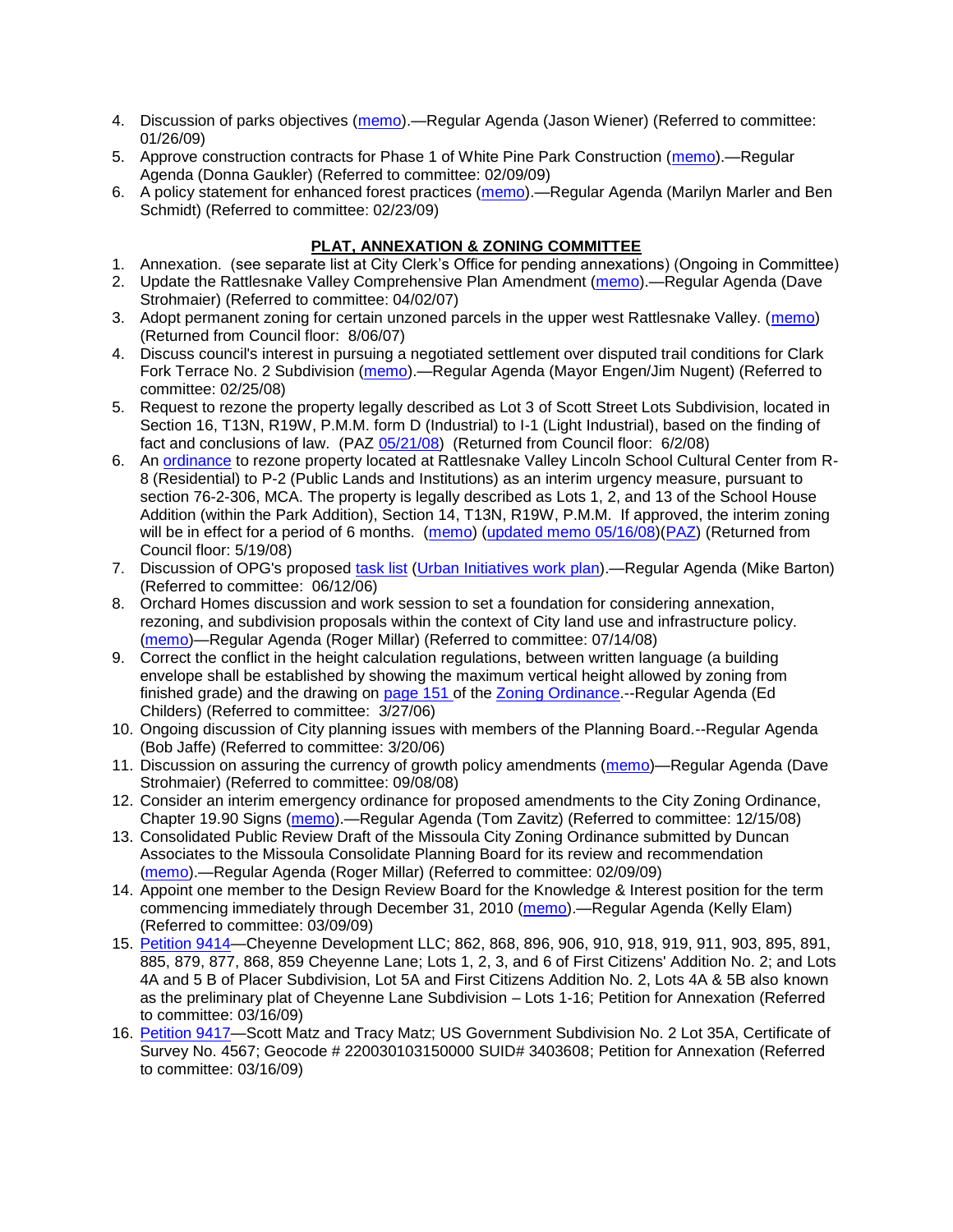## **ADMINISTRATION AND FINANCE COMMITTEE**

- 1. Approve claims. (Ongoing) (Consent Agenda)
- 2. Approve journal vouchers. (Ongoing) (Consent Agenda)
- 3. Approve budget transfers. (Ongoing) (Consent Agenda)
- 4. Update from the Missoula Performing Arts Center [\(memo\)](ftp://ftp.ci.missoula.mt.us/Packets/Council/2008/2008-04-07/Referrals/Performing_Arts_Center.pdf).—Regular Agenda (Dave Strohmaier) (Referred to committee: 04/07/08)
- 5. [Resolution](ftp://ftp.ci.missoula.mt.us/Packets/Council/2008/2008-09-22/referrals/Sewerrateresolution.pdf) revising the City's sewer use fee structure and increasing sanitary sewer rates by 5% per year for four years to support infrastructure improvements required to operate the city's sanitary sewer system. [\(A&F\)](ftp://ftp.ci.missoula.mt.us/Packets/Council/2008/2008-10-06/081001af.pdf) [\(Slideshow presentation as a webpage\)](ftp://ftp.ci.missoula.mt.us/Packets/Council/2008/2008-11-03/2008-11-03SewerUserRateIncrease_files/frame.htm) (Returned from Council floor: 11/03/08)
- 6. An ordinance amending the municipal code as it relates to bike licensing.  $(A&F)$  (Returned from council floor: 12/15/08)
- 7. Amend City Council Rule 21(a) to clarify quorum requirements [\(memo\)](ftp://ftp.ci.missoula.mt.us/Packets/Council/2008/2008-04-28/Referrals/CouncilRule21aReferral.pdf).—Regular Agenda (Jason Wiener) (Referred to committee: 04/28/08) (*Tabled in Committee on 02/11/09*)

## **PUBLIC WORKS COMMITTEE**

- 1. Consider the sizes of grease interceptors for the restaurant industry [\(memo\)](ftp://ftp.ci.missoula.mt.us/Packets/Council/2008/2008-04-21/Referrals/Industrial_waste_restaurants.pdf).—Regular Agenda (Stacy Rye and Bob Jaffe) (Referred to committee: 04/21/08)
- 2. Consider restructuring the city's Sewer Loan Program along the lines of the recently approved change to the Sidewalk & Curb Loan Fund.—Regular Agenda (Ed Childers) (Referred to committee: 06/26/06)
- 3. Information item to review the Rattlesnake Valley traffic engineering study [\(memo\)](ftp://ftp.ci.missoula.mt.us/packets/council/2008/2008-08-25/Referrals/RsnakeTrfficStudyREF.pdf).—Regular Agenda (Steve King) (Referred to committee: 08/25/08)
- 4. Discussion item regarding complete streets [\(memo\)](ftp://ftp.ci.missoula.mt.us/Packets/Council/2008/2008-11-03/Referrals/completestreetsreferral.pdf).—Regular Agenda (Jason Wiener) (Referred to committee: 11/03/08)
- 5. George Elmer Drive Speed Limit [\(memo\)](ftp://ftp.ci.missoula.mt.us/Packets/Council/2008/2008-11-17/Referrals/GeorgeElmerSpeedLimit.pdf).—Regular Agenda (Bob Jaffe)(Referred to committee: 11/17/08)
- 6. Information item to present the City's Master Sidewalk Plan. [\(memo\)](ftp://ftp.ci.missoula.mt.us/packets/council/2009/2009-01-12/Referrals/MstrSdwlkPlnREF.pdf)—Regular Agenda (Doug Harby) (Referred to committee: 01/12/09)
- 7. Authorize speed limits [\(memo\)](ftp://ftp.ci.missoula.mt.us/Packets/Council/2008/2008-12-08/Referrals/ReferralAuthorizeSpeedLimits.pdf) [\(Speed Limits Memo –](ftp://ftp.ci.missoula.mt.us/packets/council/2008/2008-12-15/Referrals/SpeedLimitMemo.pdf) Steve King)[\(Presentation Maps\)](ftp://ftp.ci.missoula.mt.us/packets/council/2009/2009-01-05/Referrals/SpeedPresentation.pdf).—Regular Agenda (Ed Childers) (Referred to committee: 12/08/08)
- 8. Discussion item to consider vacating portions of an 1896 petition County road on the westerly side of Miller Creek Road [\(memo\)](ftp://ftp.ci.missoula.mt.us/packets/council/2008/2008-10-06/Referrals/MllrCkROWVacREF.pdf).—Regular Agenda (Monte Sipe) (Referred to committee: 10/06/08)
- 9. Discuss CS Porter School Crossing issue and develop approaches to remediate [\(memo\)](ftp://ftp.ci.missoula.mt.us/Packets/Council/2009/2009-02-23/Referrals/ReferralCSPorter.pdf).—Regular Agenda (Ed Childers) (Referred to committee: 02/23/09)
- 10. Discussion of local, city-sponsored energy production [\(memo\)](ftp://ftp.ci.missoula.mt.us/Packets/Council/2008/2008-12-22/Referrals/LocaLPowerReferral.pdf).—Regular Agenda (Ed Childers) (Referred to committee: 12/22/08)

### **COMMITTEE OF THE WHOLE**

- 3. Mayor's Update Ongoing in Committee. (Mayor Engen)
- 4. Updates from Council representatives on the Health Board, Community Forum, Transportation Policy Coordinating Committee, Government Channel Cable Advisory Committee, Employee Benefits Committee, Public Art Committee, Brownfield Committee, Aging Services and the Local Emergency Planning Committee. – (Ongoing in Committee)
- 5. Joint meeting of the Mayor, City Council and County Commission; a facilitated quarterly OPG review as directed in the [Interlocal Agreement—](ftp://ftp.ci.missoula.mt.us/Documents/Mayor/OPG/Adopted-ILA-2005.pdf)Ongoing (Mayor Engen)
- 6. Develop short and mid-term goals [\(memo\)](ftp://ftp.ci.missoula.mt.us/Packets/Council/2007/2007-04-23/Referrals/Council_Goals.pdf).—Regular Agenda (Bob Jaffe) (Referred to committee: 4/23/2007)
- 7. Discuss possibilities for enhancing the applicant pool for vacancies on volunteer boards and commissions [\(memo\)](ftp://ftp.ci.missoula.mt.us/Packets/Council/2007/2007-09-17/Referrals/board_and_commission_recruitment.pdf).—Regular Agenda (Dave Strohmaier) (Referred to committee: 09/17/07)
- 8. Joint meeting between the Missoula City Council and the Missoula County Public Schools' Board of Trustees [\(memo\)](ftp://ftp.ci.missoula.mt.us/Packets/Council/2007/2007-09-17/Referrals/Council_School_Board_referral.pdf).—Regular Agenda (Dave Strohmaier) (Referred to committee: 09/17/07)
- 9. Examination of Office Planning and Grants [\(memo\)](ftp://ftp.ci.missoula.mt.us/Packets/Council/2008/2008-09-08/Referrals/080825HendricksonOPGreferral.pdf)—Regular Agenda (John Hendrickson) (Referred to committee: 09/08/08)
- 10. Review CIP funding mechanism, vehicle replacement policy, department vehicle use practices, specifically Police, Fire, and Parking Commission [\(memo\)](ftp://ftp.ci.missoula.mt.us/Packets/Council/2008/2008-11-10/Referrals/ReviewBudgetary.pdf).—Regular Agenda (Ed Childers) (Referred to committee: 11/10/08)